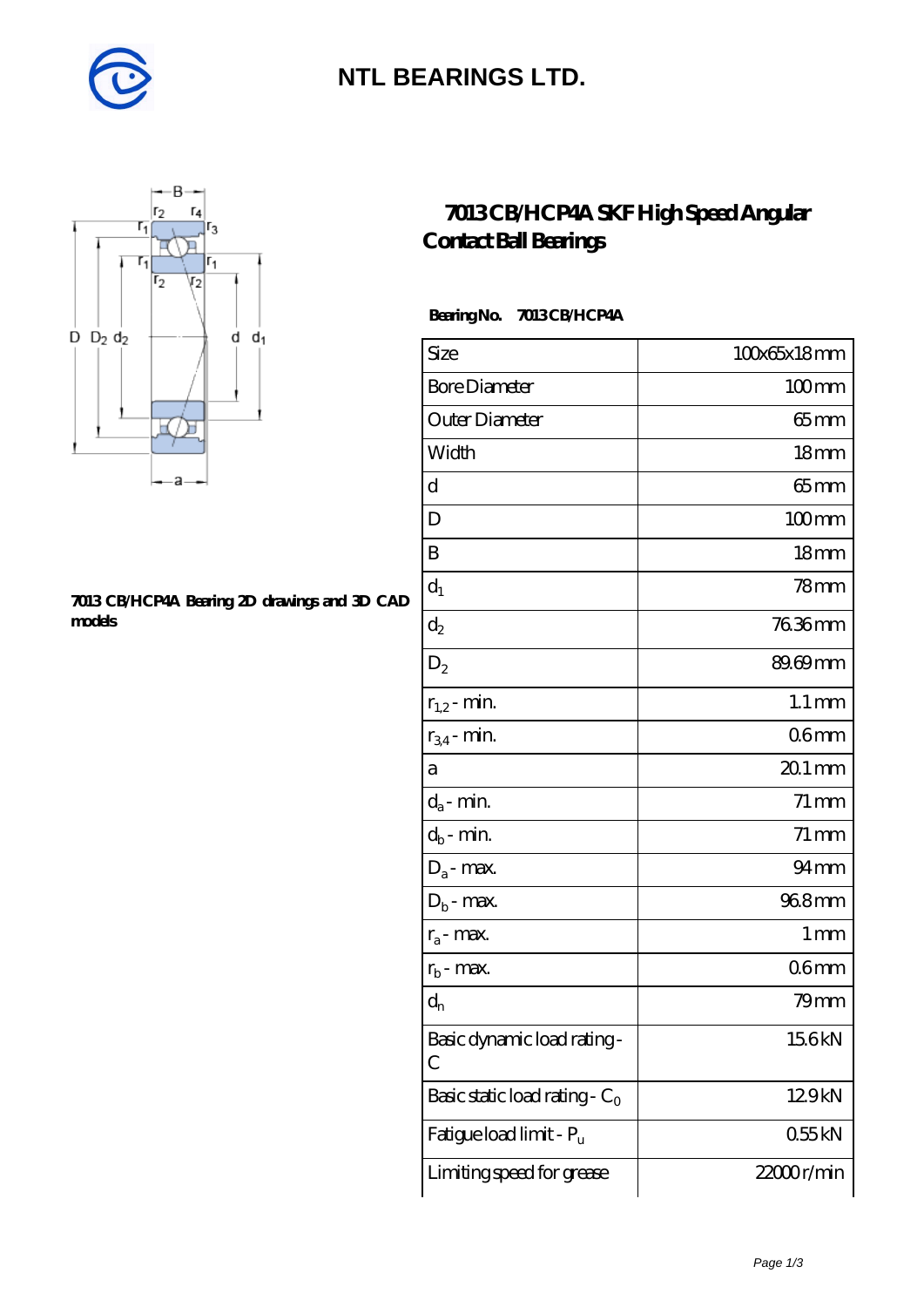

## **[NTL BEARINGS LTD.](https://m.diabetesfriends.net)**

| lubrication                           |                     |
|---------------------------------------|---------------------|
| Limiting speed for oil<br>lubrication | 34000mm/min         |
| Ball - $D_w$                          | $7.144$ mm          |
| Ball - z                              | 27                  |
| $G_{ref}$                             | 549cm3              |
| Calculation factor - $f_0$            | 9.7                 |
| Preload class $A - G_A$               | 49N                 |
| Preload class $B - G_B$               | 98N                 |
| Preload class $C - G_C$               | 295N                |
| Calculation factor - f                | 1.07                |
| Calculation factor - f                | 1                   |
| Calculation factor - $f_{2A}$         | 1                   |
| Calculation factor - $f_{\text{2B}}$  | 1.02                |
| Calculation factor - $f_{\chi}$       | 1.05                |
| Calculation factor - $f_{HC}$         | 1.01                |
| Preload class A                       | 45N/micron          |
| Preload class B                       | 59N/micron          |
| Preload class C                       | 94N/micron          |
| $d_1$                                 | 78mm                |
| $\mathrm{d}_2$                        | 76.36mm             |
| $D_2$                                 | 89.69mm             |
| $r_{1,2}$ min.                        | $1.1 \,\mathrm{mm}$ |
| $r_{34}$ min.                         | 06 <sub>mm</sub>    |
| $d_a$ min.                            | $71 \,\mathrm{mm}$  |
| $d_b$ min.                            | $71 \,\mathrm{mm}$  |
| $D_a$ max.                            | $94 \text{mm}$      |
| $D_{b}$ max.                          | 968mm               |
| $r_a$ max.                            | 1 <sub>mm</sub>     |
| $r_{\rm b}$ max.                      | 06mm                |
| $d_{n}$                               | 79mm                |